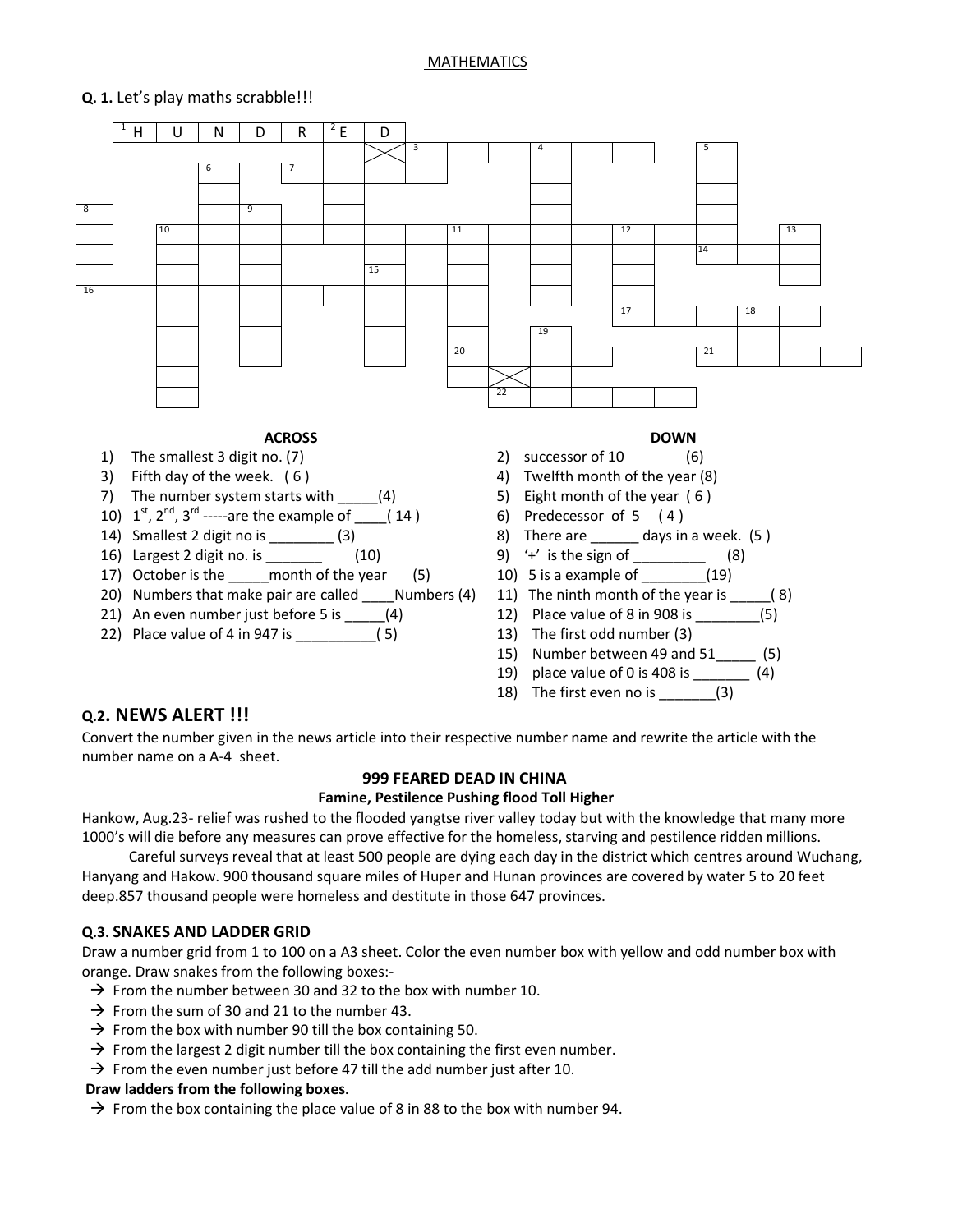- $\rightarrow$  From the largest 1 digit number till the number between 44 and 46.
- $\rightarrow$  From the largest 1 digit number till the number between 44 and 46.<br>  $\rightarrow$  From the number between 68 and 70 till the even number after 87.
- $\rightarrow$  From the number after 20 till the number after 79

→ From the number after 20 till the number after 79<br>Q. 4. Make a cut-out of Giraffe by arranging according to the ordinal numbers.



Q.5. **How many ways can you make 158? ?** 

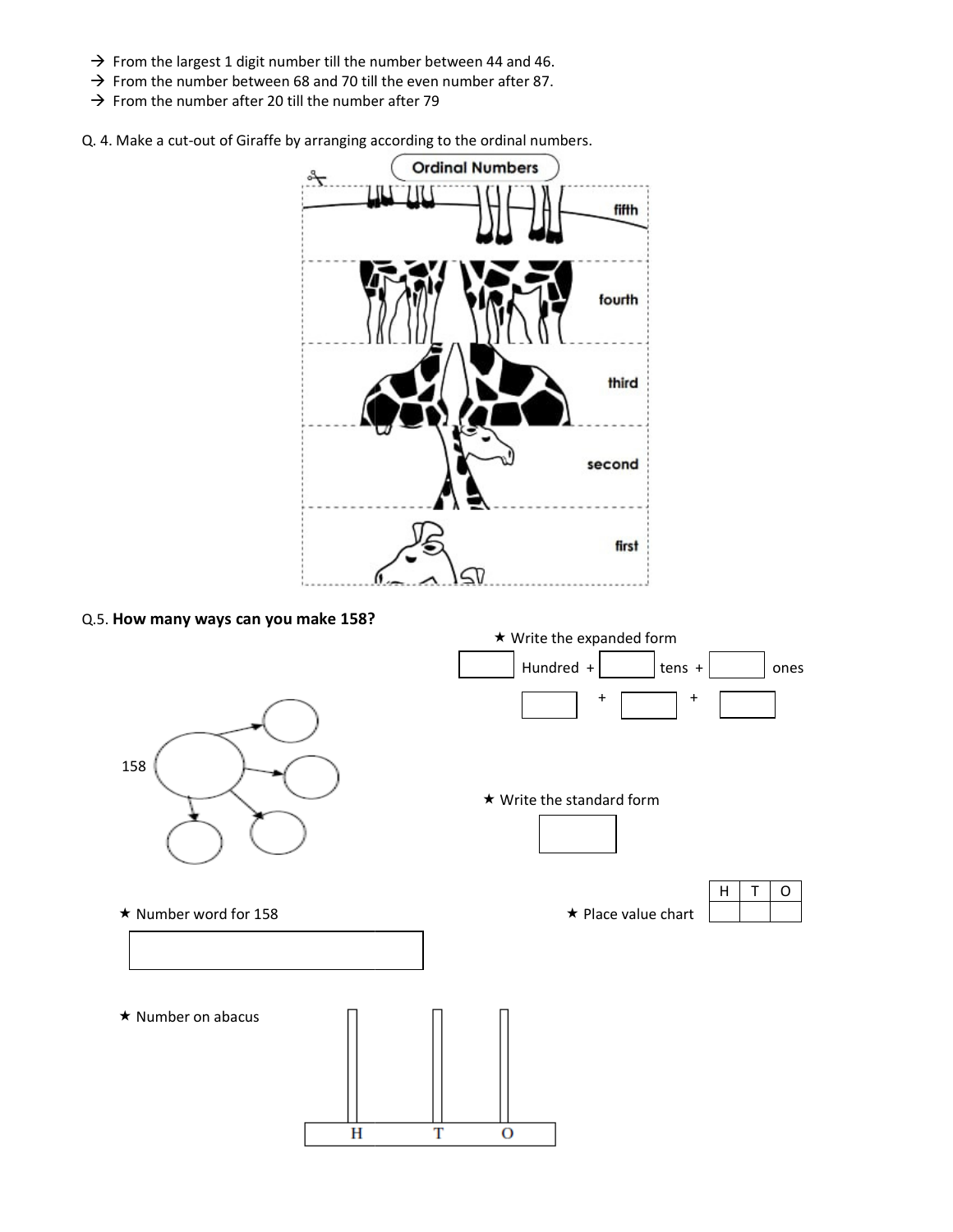

# Q.7. **Who do we call Father of our Nation? Use the decoder to match the sums to the letters** .

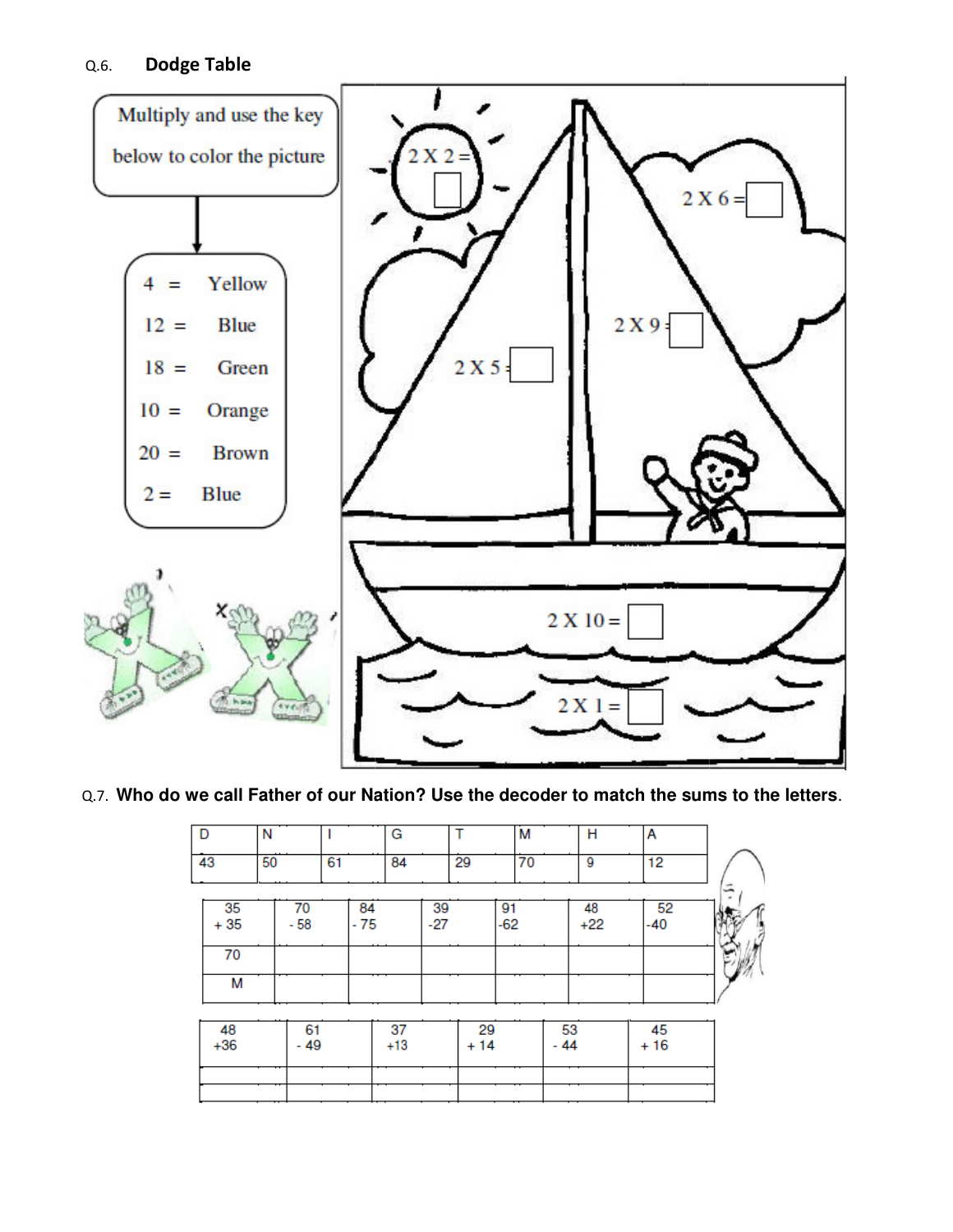# Q.8. **Colour the numbers with**:

- 3 in the hundreds place- blue
- 9 in the tens place-green
- 5 in the ones place-yellow
- 7 in the hundred place-orange



## Q.9. **Fill the table**

| Number | 10 less | 10 more | $100$ $less$ | 100 more |
|--------|---------|---------|--------------|----------|
| 438    |         |         |              |          |
| 176    |         |         |              |          |
| 682    |         |         |              |          |
| 831    |         |         |              |          |
| 257    |         |         |              |          |
| 745    |         |         |              |          |
| 339    |         |         |              |          |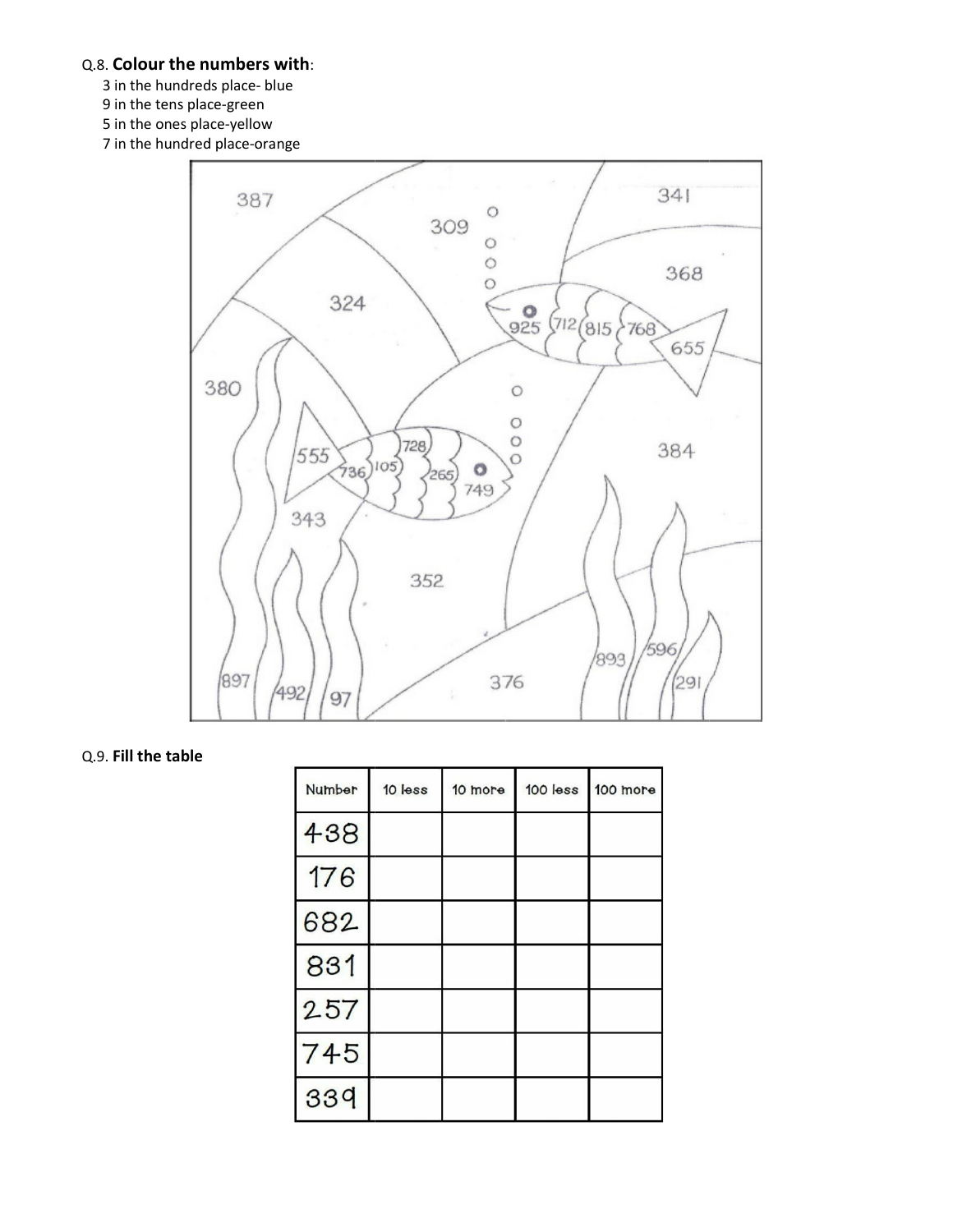## Q. 10. **READING, WRITING & COMPARING 3 DIGIT NUMBERS SHEET 2**

| 309 | 176 | 485 | 140 |
|-----|-----|-----|-----|
| 824 | 217 | 569 | 629 |
| 658 | 388 | 912 | 703 |

In the table, can you find...?

| A number between 300 and 350                | 309 |
|---------------------------------------------|-----|
| A number between 650 and 700.               |     |
| A number smaller than 150.                  |     |
| A number between 550 and 630.               |     |
| A number that has 3 hundreds.               |     |
| A number that has 5 ones.                   |     |
| A number that has 2 tens.                   |     |
| A number that has 2 digits the same.        |     |
| A number that is less than 10 away from 700 |     |

### Q. 11. **SKIP COUNTING**